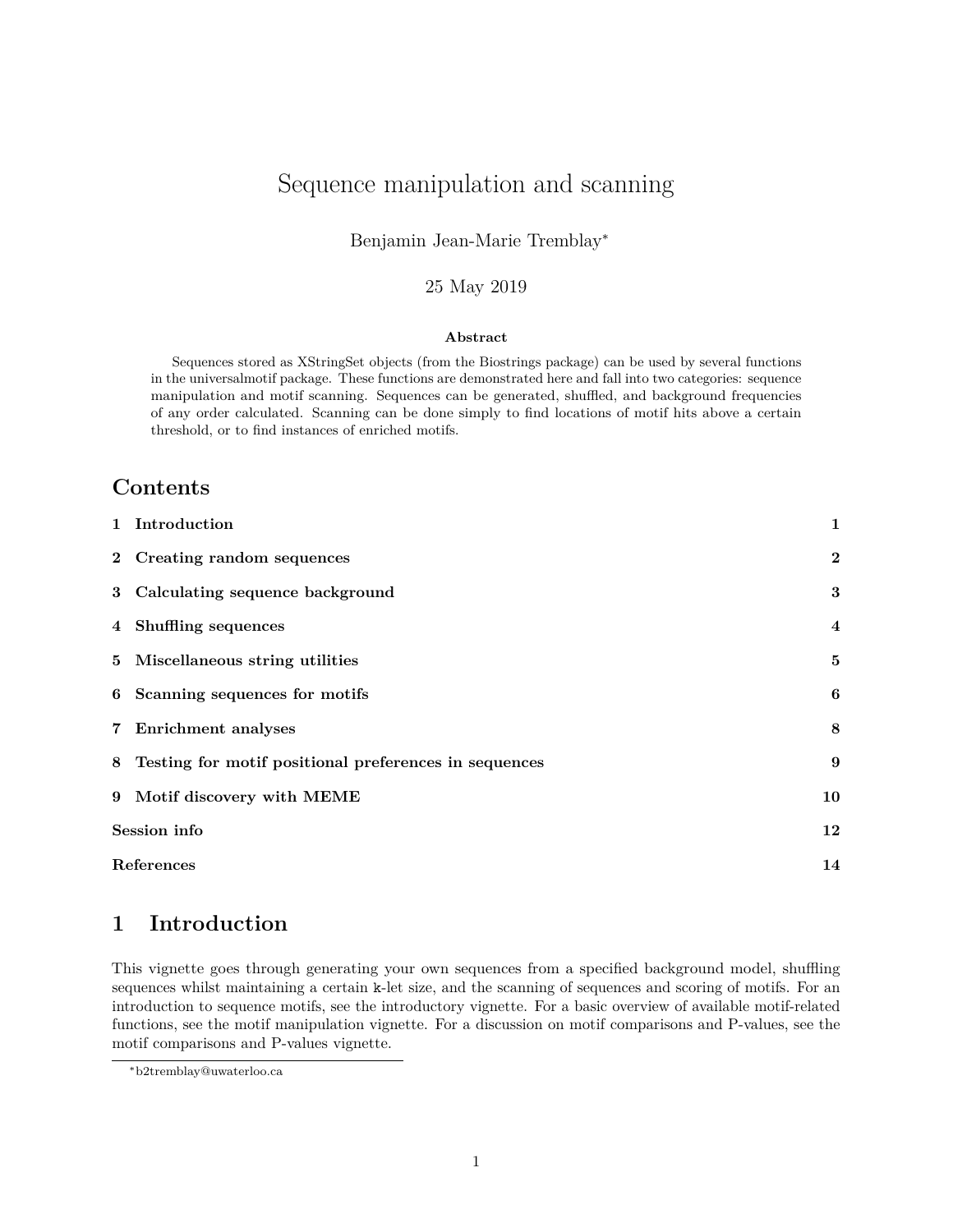#### <span id="page-1-0"></span>**2 Creating random sequences**

The Biostrings package offers an excellent suite of functions for dealing with biological sequences. The universalmotif package hopes to help extend these by providing the create sequences() and shuffle\_sequences() functions. The first of these, create\_sequences(), in it's simplest form generates a set of letters in random order, then passes these strings to the Biostrings package. The number and length of sequences can be specified. The probabilities of individual letters can also be set.

The freqs option of create\_sequences() also takes higher order backgrounds. In these cases the sequences are constructed in a Markov-style manner, where the probability of each letter is based on which letters precede it.

```
library(universalmotif)
library(Biostrings)
## Create some DNA sequences for use with an external program (default
## is DNA):
sequences.dna <- create_sequences(seqnum = 500,
                                freqs = c(A=0.3, C=0.2, G=0.2, T=0.3))
## writeXStringSet(sequences.dna, "dna.fasta")
sequences.dna
#> A DNAStringSet instance of length 500
#> width seq
#> [1] 100 ACGGCAGTAAATTTCCAGGAGAGTTTTTGTCTA...GCTTTAACACCTGCGATAAACATAAATTGAGA
#> [2] 100 ATAATGACACATCGTTAAAGAAAGTGTCATTTC...ATGTTGATCGTGAGAACACCTCGCAGGTAGAG
#> [3] 100 CATTATGACGCTACAAATGTGATGTCGAGTATG...GACGTTCCGTACGTGAACGTAGCGATATTTGT
#> [4] 100 CGGGGAATGTGGTAGCAAAAAAGCTACTATGTT...ACACTACTTCCAAAACTGTTGTATAAATCAAA
#> [5] 100 GAAATCTGGTGGGTATATGCTAAATACGTTAGA...TTTCTAGCAGTTGGTCGTAAAATACCTTTCGA
#> ... ... ...
#> [496] 100 CTTTCATATAGTACGAAGAGATGAAAGATACCG...AACAAAAAGAATCGTACGAAGAGTACTTAGTA
#> [497] 100 CCGGTGCTAATTTATCAATTTTCAATCTCATCT...TGAAACAGTCGTTTCAATCCTCCAATGTGTAC
#> [498] 100 GTAAATTGACTTGACTAGAACTTTAGCGAAAAA...CTATAGCATTAGGCAATTGGCGACCTCTAATT
#> [499] 100 GATTCACCCGTGATTAAATGTTGTACACGAGAA...TATTATCGAACCAGGAGATTTTTGCAATTGAT
#> [500] 100 TGCCTCAACTAGTGACATATCTAGAAAAAAAAC...CGGTAAGACCTAGTACAATAAATTCGTGCTTA
## Amino acid:
create_sequences(alphabet = "AA")
#> A AAStringSet instance of length 100
#> width seq
#> [1] 100 IQWAVCAYRQIQPDRMDWEVMLVGYYATCASPM...GNKIHSMCAAEKATSWDQRDKLGSHYAYSFFA
#> [2] 100 RIVCREAYKHSHGFLAFVHRAYSMWYAPEANFA...METSPNAECAHVAQNTGILFTYNMPYCYMKKC
#> [3] 100 CCSDNGAWDYEYWHFNITMNNKPSWWALGAITM...SSGEWHMGCAMHAMIRKCEHGLTGYYCYGPPD
#> [4] 100 KSREKHAWVQNPNKYCLSQLCWMAVWAGICDKA...AIQNGDAIDAQSCIEPNRWLQYDAGYDYATTE
#> [5] 100 MMFTIIYTNENIDFHCLAHNQVFLYWLSQYWIN...YGEQSSMMSTNNDSEFWQHVTMLWEDKWECRN
#> ... ... ...
#> [96] 100 QTNMMLRYKGAGGSIMLVYHARDWLVLLMDKDE...VGFVVPMDYYPAGNVCYITMVRQQCRPWCWWG
#> [97] 100 AMLNKMSWEWKWWVDAPTDFMEAEKTLGPDFSQ...DVQGEIAFYYTLGKQYDCNQGFYKKRQWTEDH
#> [98] 100 IEKPGPSWVNTNNYTMRSHCCQVKKTLDREYIE...KLCPMEMGAYYVGFLVGSHSQRGERRQWPIHI
#> [99] 100 RVHPDRSWNGFFFCNCVQLWNDSQISLWTESYQ...QCMATYAICYEHGCGSKLAVDFMWARRWINMK
#> [100] 100 CNGQYTSVGWNVVEHNYPPTDPPWHSLSWENNF...WPWKDRMLCAHSHWAQNDSAMQTQIQSWDSRL
```
## Any set of characters can be used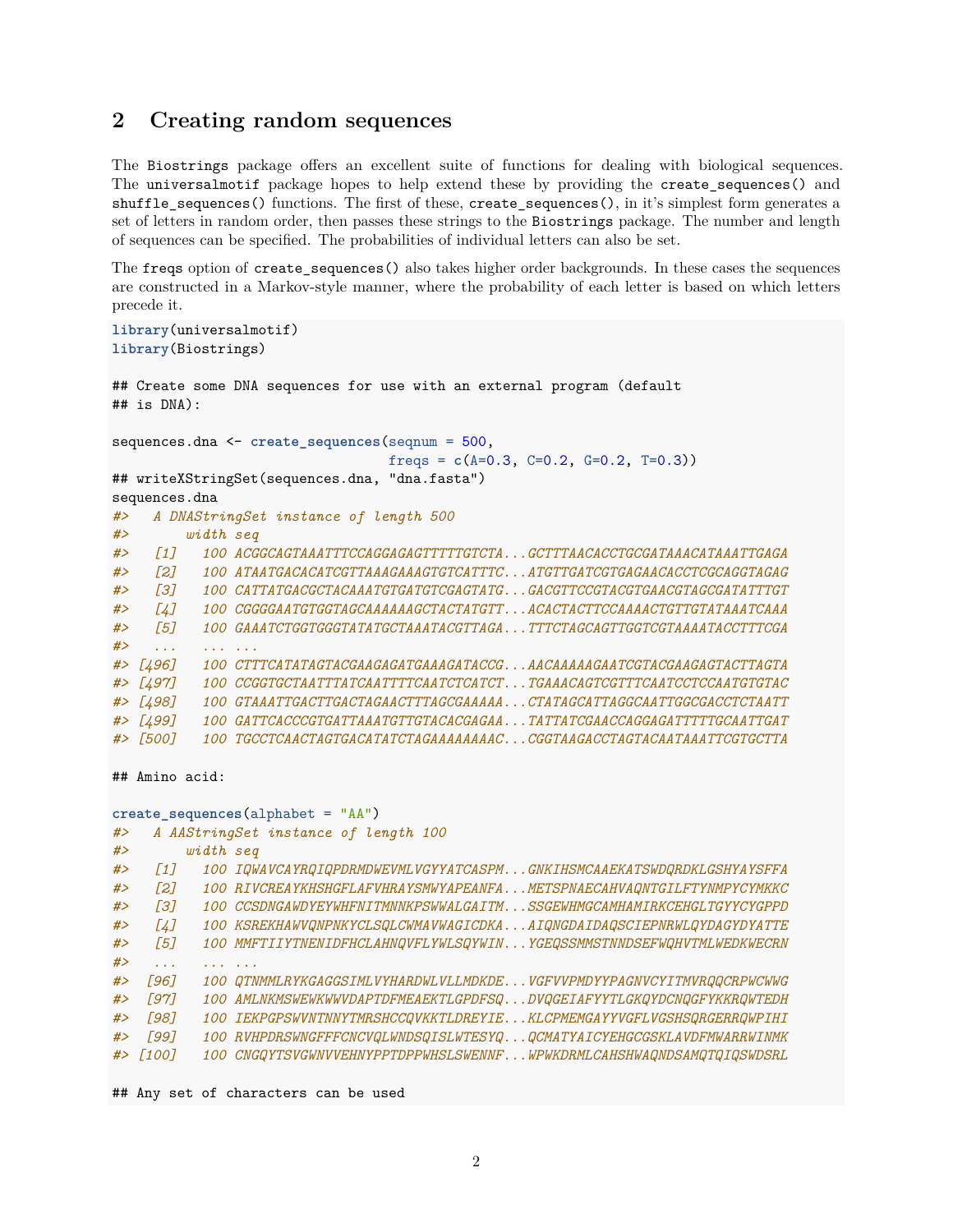```
create_sequences(alphabet = paste0(letters, collapse = ""))
#> A BStringSet instance of length 100
#> width seq
#> [1] 100 xvsghtuwpajyjdxwpwitjldbycgdgnxpj...kdgpthbdbbstnrcjbalwhsclhydxwiyg
#> [2] 100 vrlnpnptfbtxshvsetrnswhcxemhnaves...uhnenodhccknaifscaxtpkfwoxhutqxn
#> [3] 100 tmeuxhkquccvcltptqzhbhkdwgtkuottc...eluthweldechnzhcdajqxcihvvksqyvt
#> [4] 100 rixbfbfmkcmulorlinibksofuizobbril...opbjbdgoefubaqklebunfukscuopmgua
#> [5] 100 oeqinvajzdvsvspixkqvtergtlgriopxu...ztiyvlhsghmvnhmvfbgknmndjsrnjotg
#> ... ... ...
#> [96] 100 qpnkkbpkgqcsodztvbnmfjyogmmlmjdrq...ltzadixliljiooeqptutywtduyknvtwc
#> [97] 100 hnviwuifvocuwzmcihimphyviqegytapa...nfihbmzrzgtmcvlsvzxxzryrqbukbeos
#> [98] 100 fiooeodblolsfckzxergzsbxhslkfhyej...yjpxvuavahmgqmocwajuhjbcxayiymny
#> [99] 100 dehvmiyyapvrpgivmbaaidfyfurnmuwut...invmpbcybjezddqlxavrobdneybfvulf
#> [100] 100 baacucsvqqeqykgsbxiuroizewyrthujc...sqcbjjdcckwtqutuyagowtgzlxfdrckm
```
#### <span id="page-2-0"></span>**3 Calculating sequence background**

Sequence backgrounds can be retrieved for DNA and RNA sequences with oligonucleotideFrequency() from "Biostrings. Unfortunately, no such Biostrings function exists for other sequence alphabets. The universalmotif package proves get\_bkg() to remedy this. Similarly, the get\_bkg() function can calculate higher order backgrounds for any alphabet as well. It is recommended to use the original Biostrings for very long DNA and RNA sequences whenever possible though, as it is much faster than get\_bkg().

```
library(universalmotif)
```

```
## Background of DNA sequences:
dna <- create_sequences()
get_bkg(dna, k = 1:2, list.out = FALSE)#> A C G T AA AC AG
#> 0.24810000 0.25220000 0.25240000 0.24730000 0.06202020 0.06555556 0.06121212
#> AT CA CC CG CT GA GC
#> 0.05979798 0.06141414 0.06202020 0.06393939 0.06383838 0.06252525 0.06191919
#> GG GT TA TC TG TT
#> 0.06393939 0.06303030 0.06232323 0.06272727 0.06323232 0.06050505
## Background of non DNA/RNA sequences:
qwerty <- create_sequences("QWERTY")
get_bkg(qwerty, k = 1:2, list.out = FALSE)
#> E Q R T W Y EE
#> 0.16540000 0.16680000 0.16990000 0.16280000 0.16020000 0.17490000 0.02949495
#> EQ ER ET EW EY QE QQ
#> 0.02666667 0.03010101 0.02818182 0.02424242 0.02666667 0.02585859 0.02707071
#> QR QT QW QY RE RQ RR
#> 0.02929293 0.02767677 0.02616162 0.03070707 0.02808081 0.03000000 0.02777778
#> RT RW RY TE TQ TR TT
#> 0.02545455 0.02979798 0.02888889 0.02565657 0.02636364 0.02848485 0.02474747
#> TW TY WE WQ WR WT WW
#> 0.02828283 0.02919192 0.02585859 0.02777778 0.02676768 0.02717172 0.02424242
#> WY YE YQ YR YT YW YY
#> 0.02838384 0.03040404 0.02878788 0.02777778 0.02929293 0.02717172 0.03151515
```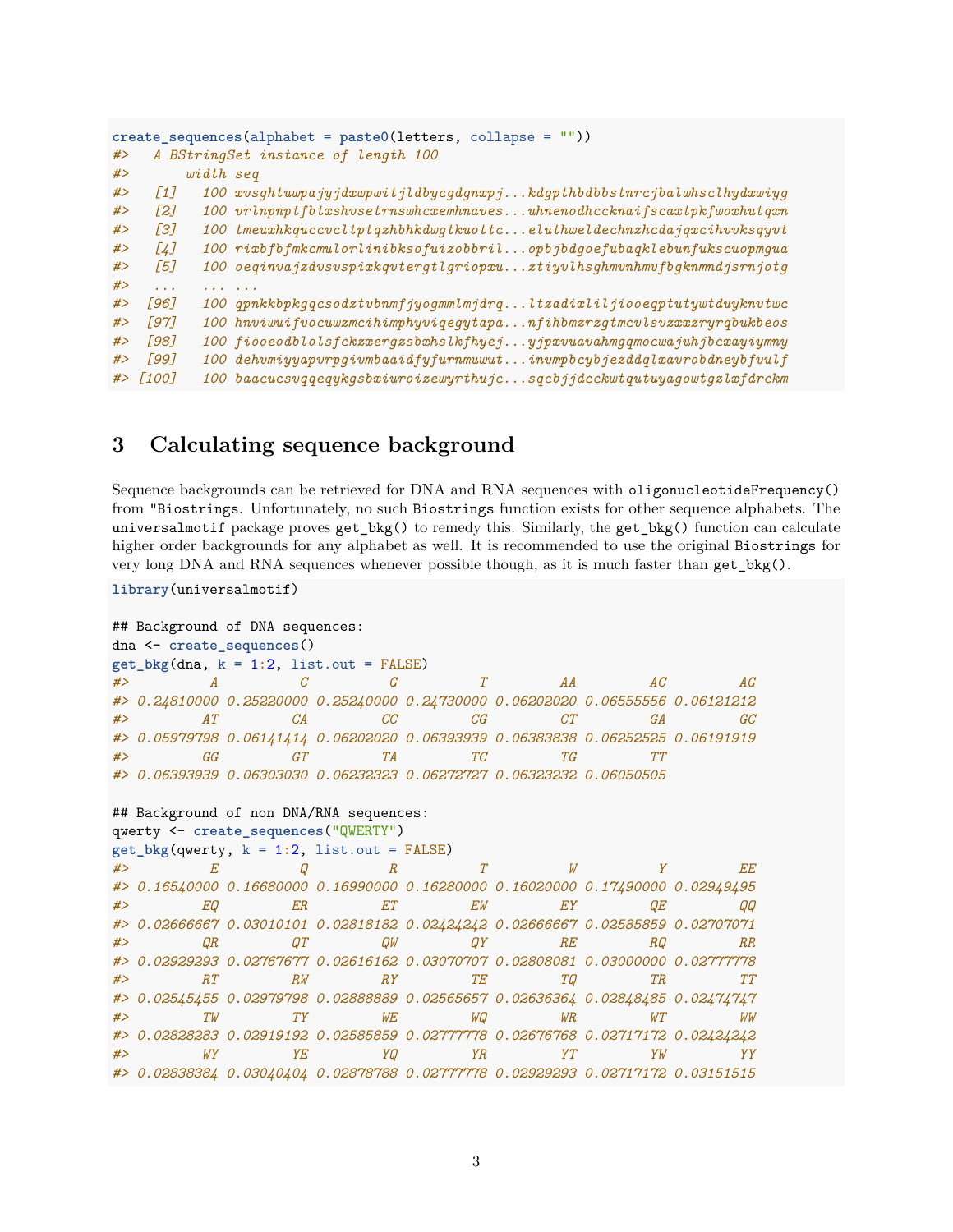#### <span id="page-3-0"></span>**4 Shuffling sequences**

When performing *de novo* motif searches or motif enrichment analyses, it is common to do so against a set of background sequences. In order to properly identify consistent patterns or motifs in the target sequences, it is important that there be maintained a certain level of sequence composition between the target and background sequences. This reduces results which are derived purely from differential letter frequency biases.

In order to avoid these results, typically it desirable to use a set of background sequences which preserve a certain k-let size (such as dinucleotide or trinucleotide frequencies in the case of DNA sequences). Though for some cases a set of similar sequences may already be available for use as background sequences, usually background sequences are obtained by shuffling the target sequences, while preserving a desired k-let size. For this purpose, the most commonly used tool is likely uShuffle (Jiang et al. 2008). Despite this the universalmotif package aims to provide its own k-let shuffling capabilities for use within R via shuffle\_sequences().

The universalmotif package offers three different methods for sequence shuffling: euler, markov and linear. The first method, euler, can shuffle sequences while preserving any desired k-let size. Furthermore 1-letter counts will always be maintained. However in order for this to be possible, the first and last letters will remain unshuffled. This method is based on the initial random Eulerian walk algorithm proposed by Altschul and Erickson (1985) and the subsequent cycle-popping algorithm detailed by Propp and Wilson (1998) for quickly and efficiently finding Eulerian walks.

The second method, markov can only guarantee that the approximate k-let frequency will be maintained, but not that the original letter counts will be preserved. The markov method involves determining the original k-let frequencies, then creating a new set of sequences which will have approximately similar k-let frequency. As a result the counts for the individual letters will likely be different. Essentially, it involves a combination of determining k-let frequencies followed by create\_sequences(). This type of shuffling is discussed by Fitch (1983).

The third method linear preserves the original 1-letter counts exactly, but uses a more crude shuffling technique. In this case the sequence is split into sub-sequences every k-let (of any size), which are then re-assembled randomly. This means that while shuffling the same sequence multiple times with method = "linear" will result in different sequences, they will all have started from the same set of k-length sub-sequences (just re-assembled differently).

```
library(universalmotif)
library(Biostrings)
data(ArabidopsisPromoters)
```

```
## Potentially starting off with some external sequences:
# ArabidopsisPromoters <- readDNAStringSet("ArabidopsisPromoters.fasta")
```

```
euler <- shuffle_sequences(ArabidopsisPromoters, k = 2, method = "euler")
markov <- shuffle_sequences(ArabidopsisPromoters, k = 2, method = "markov")
linear <- shuffle_sequences(ArabidopsisPromoters, k = 2, method = "linear")
k1 <- shuffle_sequences(ArabidopsisPromoters, k = 1)
```
Let us compare how the methods perform:

```
o.letter <- get_bkg(ArabidopsisPromoters, 1, as.prob = FALSE, list.out = FALSE)
e.letter <- get_bkg(euler, 1, as.prob = FALSE, list.out = FALSE)
m.letter <- get_bkg(markov, 1, as.prob = FALSE, list.out = FALSE)
l.letter <- get_bkg(linear, 1, as.prob = FALSE, list.out = FALSE)
data.frame(original=o.letter, euler=e.letter, markov=m.letter, linear=l.letter)
#> original euler markov linear
#> A 17384 17384 17670 17384
```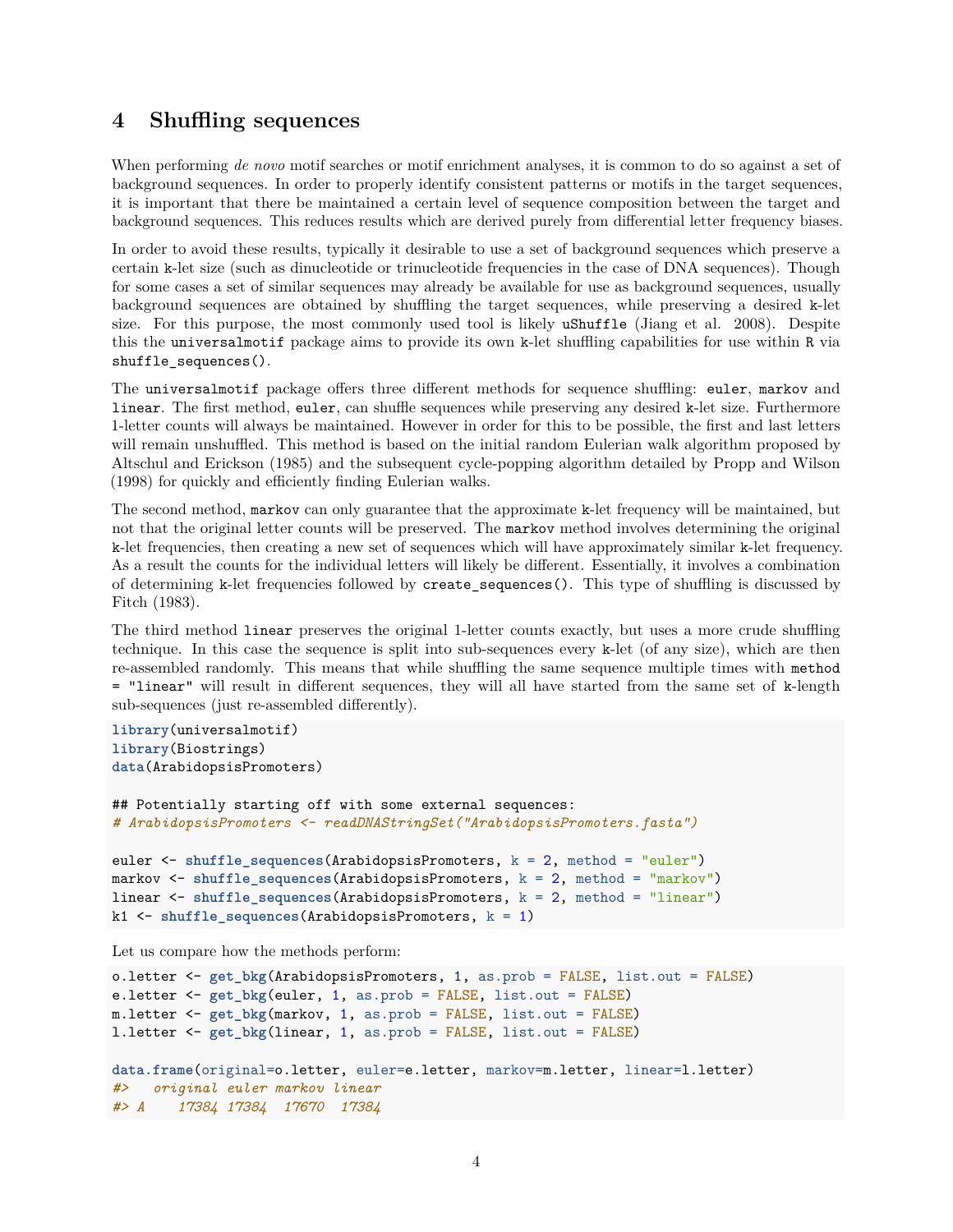```
#> C 8081 8081 8164 8081
#> G 7583 7583 7628 7583
#> T 16952 16952 16588 16952
o.counts <- get_bkg(ArabidopsisPromoters, 2, as.prob = FALSE, list.out = FALSE)
e.counts <- get_bkg(euler, 2, as.prob = FALSE, list.out = FALSE)
m.counts <- get_bkg(markov, 2, as.prob = FALSE, list.out = FALSE)
l.counts <- get_bkg(linear, 2, as.prob = FALSE, list.out = FALSE)
data.frame(original=o.counts, euler=e.counts, markov=m.counts, linear=l.counts)
#> original euler markov linear
#> AA 6893 6893 6381 6508
#> AC 2614 2614 2849 2728
#> AG 2592 2592 2692 2602
#> AT 5276 5276 5730 5527
#> CA 3014 3014 2823 2929
#> CC 1376 1376 1364 1340
#> CG 1051 1051 1242 1142
#> CT 2621 2621 2728 2661
#> GA 2734 2734 2642 2659
#> GC 1104 1104 1257 1177
#> GG 1176 1176 1188 1183
#> GT 2561 2561 2531 2555
#> TA 4725 4725 5808 5272
#> TC 2977 2977 2688 2831
#> TG 2759 2759 2495 2643
#> TT 6477 6477 5582 6193
```
# <span id="page-4-0"></span>**5 Miscellaneous string utilities**

Since biological sequences are usually contained in XStringSet class objects, get\_bkg() and shuffle\_sequences() are designed to work with such objects. For cases when strings are not XStringSet objects, the following functions are available:

- count\_klets(): alternative to get\_bkg()
- shuffle\_string(): alternative to shuffle\_sequences()

**library**(universalmotif)

```
string <- "DASDSDDSASDSSA"
```
**count\_klets**(string, 2) *#> klets counts #> 1 AA 0*

*#> 2 AD 0 #> 3 AS 2 #> 4 DA 1 #> 5 DD 1 #> 6 DS 3 #> 7 SA 2 #> 8 SD 3 #> 9 SS 1*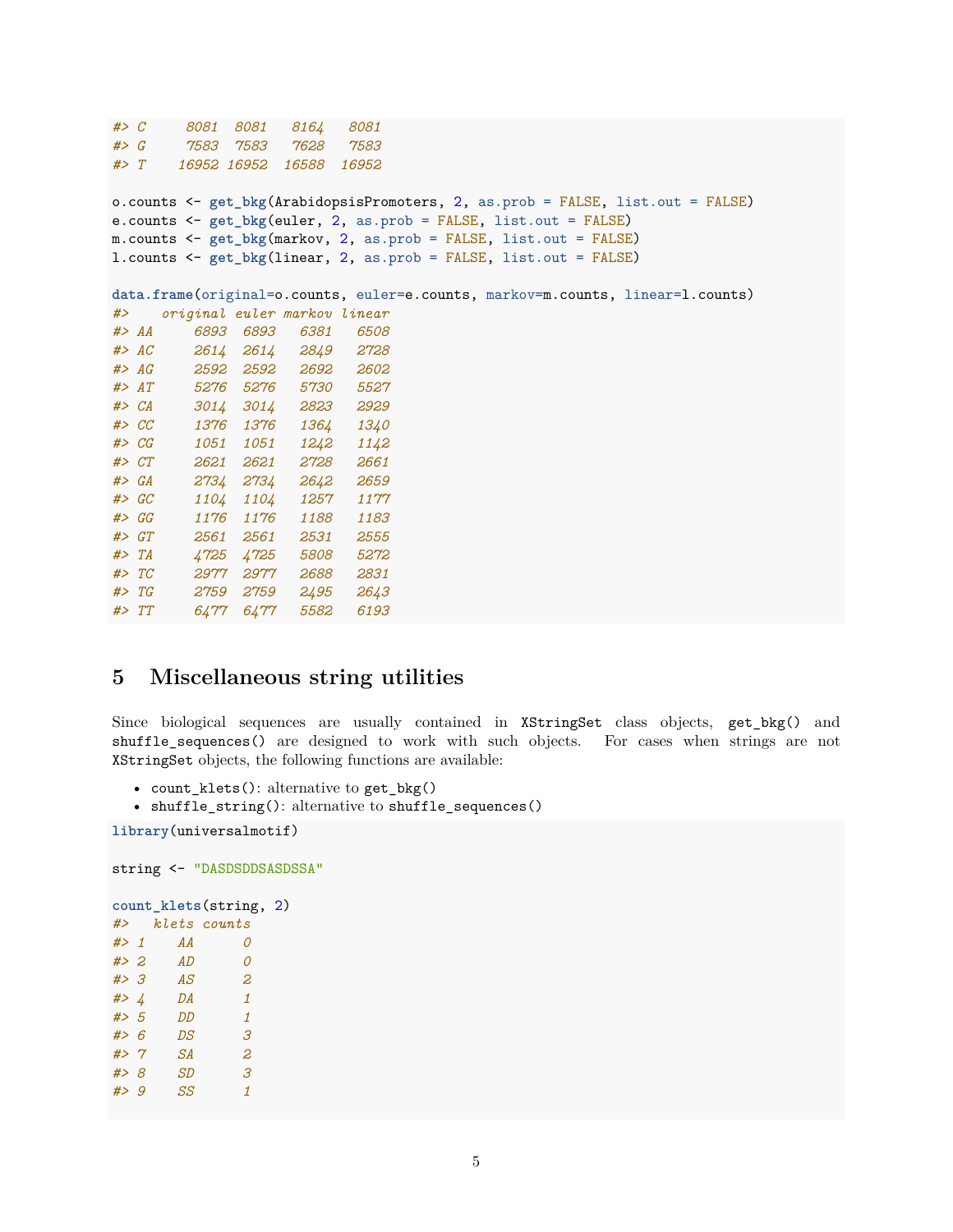```
shuffle_string(string, 2)
#> [1] "DSASSDASDSDDSA"
```
Finally, the get\_klets() function can be used to get a list of all possible k-lets for any sequence alphabet: **library**(universalmotif)

**get\_klets**(**c**("A", "S", "D"), 2) *#> [1] "AA" "AS" "AD" "SA" "SS" "SD" "DA" "DS" "DD"*

#### <span id="page-5-0"></span>**6 Scanning sequences for motifs**

There are many motif-programs available with sequence scanning capabilities, such as [HOMER](http://homer.ucsd.edu/homer/index.html) and tools from the [MEME suite.](http://meme-suite.org/) The universalmotif package does not aim to supplant these, but rather provide convenience functions for quickly scanning a few sequences without needing to leave the R environment. Furthermore, these functions allow for taking advantage of the higher-order (multifreq) motif format described here.

Two scanning-related functions are provided: scan\_sequences() and enrich\_motifs(). The latter simply runs scan sequences() twice on a set of target and background sequences. Given a motif of length n, scan\_sequences() considers every possible n-length subset in a sequence and scores it using the PWM format. If the match surpasses the minimum threshold, it is reported. This is case regardless of whether one is scanning with a regular motif, or using the higher-order (multifreq) motif format (the multifreq matrix is converted to a PWM).

Before scanning a set of sequences, one must first decide the minimum logodds threshold for retrieving matches. This decision is not always the same between scanning programs out in the wild, nor is it usually told to the user what the cutoff is or how it is decided. As a result, universalmotif aims to be as transparent as possible in this regard by allowing for complete control of the threshold. For more details on PWMs, see the [introductory](#page-0-1) vignette.

One way is to set a cutoff between 0 and 1, then multiplying the highest possible PWM score to get a threshold. The matchPWM() function from the Biostrings package for example uses a default of 0.8 (shown as "80%"). This is quite arbitrary of course, and every motif will end up with a different threshold. For high information content motifs, there is really no right or wrong threshold; as they tend to have fewer non-specific positions. This means that incorrect letters in a match will be more punishing. To illustrate this, contrast the following PWMs:

```
library(universalmotif)
m1 <- create motif<sup>("TATATATATA", nsites = 50, type = "PWM", pseudocount = 1)</sup>
m2 <- matrix(c(0.10,0.27,0.23,0.19,0.29,0.28,0.51,0.12,0.34,0.26,
             0.36,0.29,0.51,0.38,0.23,0.16,0.17,0.21,0.23,0.36,
             0.45,0.05,0.02,0.13,0.27,0.38,0.26,0.38,0.12,0.31,
             0.09,0.40,0.24,0.30,0.21,0.19,0.05,0.30,0.31,0.08),
           byrow = TRUE, nrow = 4)
m2 <- create_motif(m2, alphabet = "DNA", type = "PWM")
m1["motif"]
#> T A T A T A T
#> A -5.672425 1.978626 -5.672425 1.978626 -5.672425 1.978626 -5.672425
#> C -5.672425 -5.672425 -5.672425 -5.672425 -5.672425 -5.672425 -5.672425
#> G -5.672425 -5.672425 -5.672425 -5.672425 -5.672425 -5.672425 -5.672425
#> T 1.978626 -5.672425 1.978626 -5.672425 1.978626 -5.672425 1.978626
#> A T A
#> A 1.978626 -5.672425 1.978626
```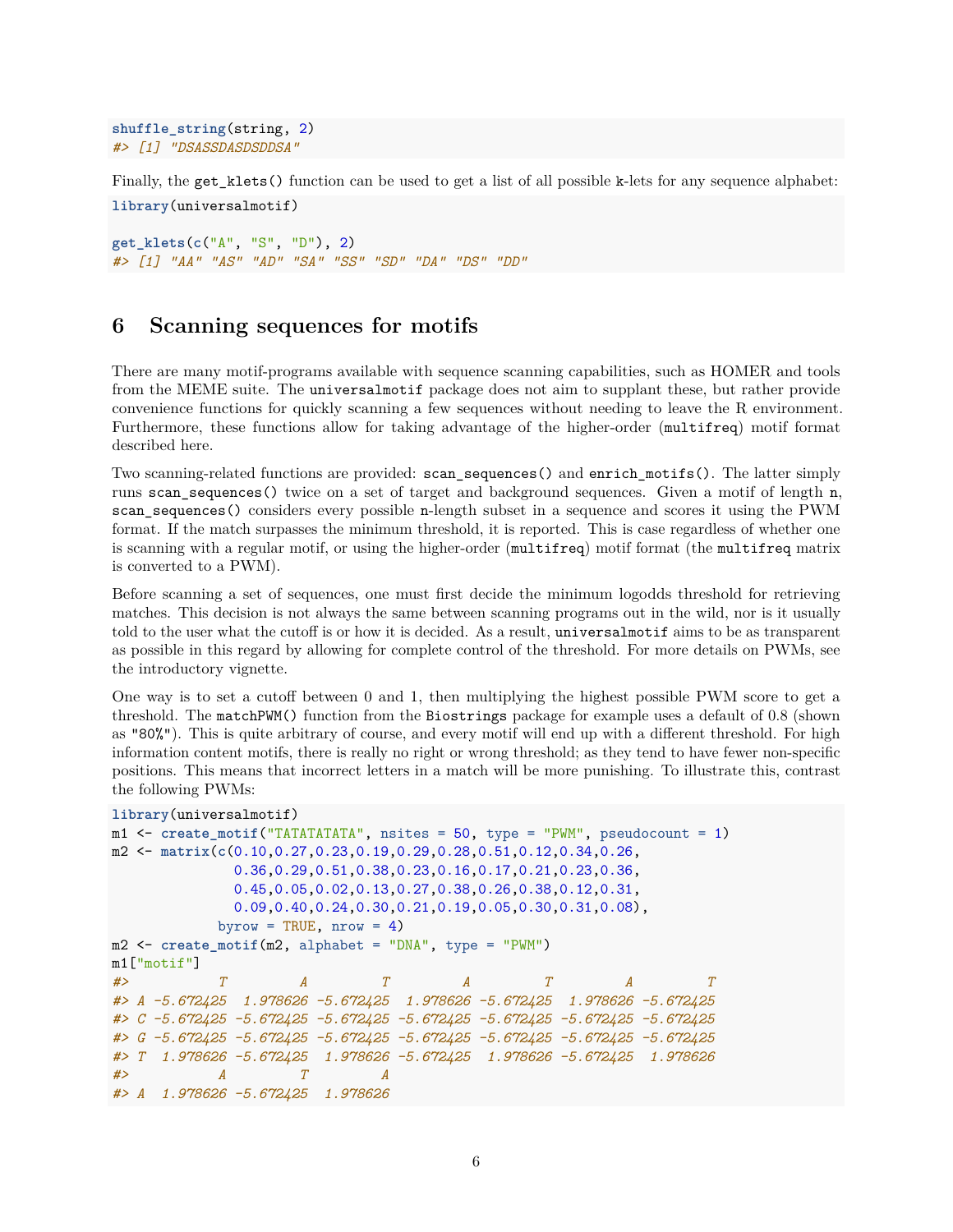```
#> C -5.672425 -5.672425 -5.672425
#> G -5.672425 -5.672425 -5.672425
#> T -5.672425 1.978626 -5.672425
m2["motif"]
#> S H C N N N
#> A -1.3219281 0.09667602 -0.12029423 -0.3959287 0.2141248 0.1491434
#> C 0.5260688 0.19976951 1.02856915 0.6040713 -0.1202942 -0.6582115
#> G 0.8479969 -2.33628339 -3.64385619 -0.9434165 0.1110313 0.5897160
#> T -1.4739312 0.66371661 -0.05889369 0.2630344 -0.2515388 -0.4102840
#> R N N V
#> A 1.0430687 -1.0732490 0.4436067 0.04222824
#> C -0.5418938 -0.2658941 -0.1202942 0.51171352
#> G 0.0710831 0.5897160 -1.0588937 0.29598483
#> T -2.3074285 0.2486791 0.3103401 -1.65821148
```
In the first example, sequences which do not have a matching base in every position are punished heavily. The maximum logodds score in this case is approximately 20, and for each incorrect position the score is reduced approximately by 5.7. This means that a threshold of zero would allow for at most three mismatches. At this point, it is up to you how many mismatches you would deem appropriate.

This thinking becomes impossible for the second example. In this case, mismatches are much less punishing; to the point that one must ask, what even constitutes a mismatch? The answer to this question is much more difficult in cases such as these. An alternative to manually deciding upon a threshold is to instead start with maximum P-value one would consider appropriate for a match. If, say, we want matches with a P-value of at most 0.001, then we can use motif\_pvalue() to calculate the appropriate threshold (see the [comparisons](#page-0-1) [and P-values](#page-0-1) vignette for details on motif P-values).

```
motif_pvalue(m2, pvalue = 0.001)
#> [1] 4.8493
```
Furthermore, the scan\_sequences() function offers the ability to scan using the multifreq slot, if available. This allows to take into account inter-positional dependencies, and get matches which more faithfully represent the original sequences from which the motif originated.

```
library(universalmotif)
library(Biostrings)
data(ArabidopsisPromoters)
## A 2-letter example:
motif.k2 <- create_motif("CWWWWCC", nsites = 6)
sequences.k2 <- DNAStringSet(rep(c("CAAAACC", "CTTTTCC"), 3))
motif.k2 <- add_multifreq(motif.k2, sequences.k2)
```
Regular scanning:

```
head(scan_sequences(motif.k2, ArabidopsisPromoters, RC = TRUE,
             threshold = 0.9, threshold.type = "logodds"))
#> DataFrame with 6 rows and 12 columns
#> motif motif.i sequence start stop score match
#> <character> <integer> <character> <integer> <integer> <numeric> <character>
#> 1 motif 1 AT4G28150 621 627 9.08 CTAAACC
#> 2 motif 1 AT1G19380 139 145 9.08 CTTATCC
#> 3 motif 1 AT1G19380 204 210 9.08 CTAAACC
#> 4 motif 1 AT1G03850 203 209 9.08 CTAATCC
#> 5 motif 1 AT5G01810 821 827 9.08 CATATCC
```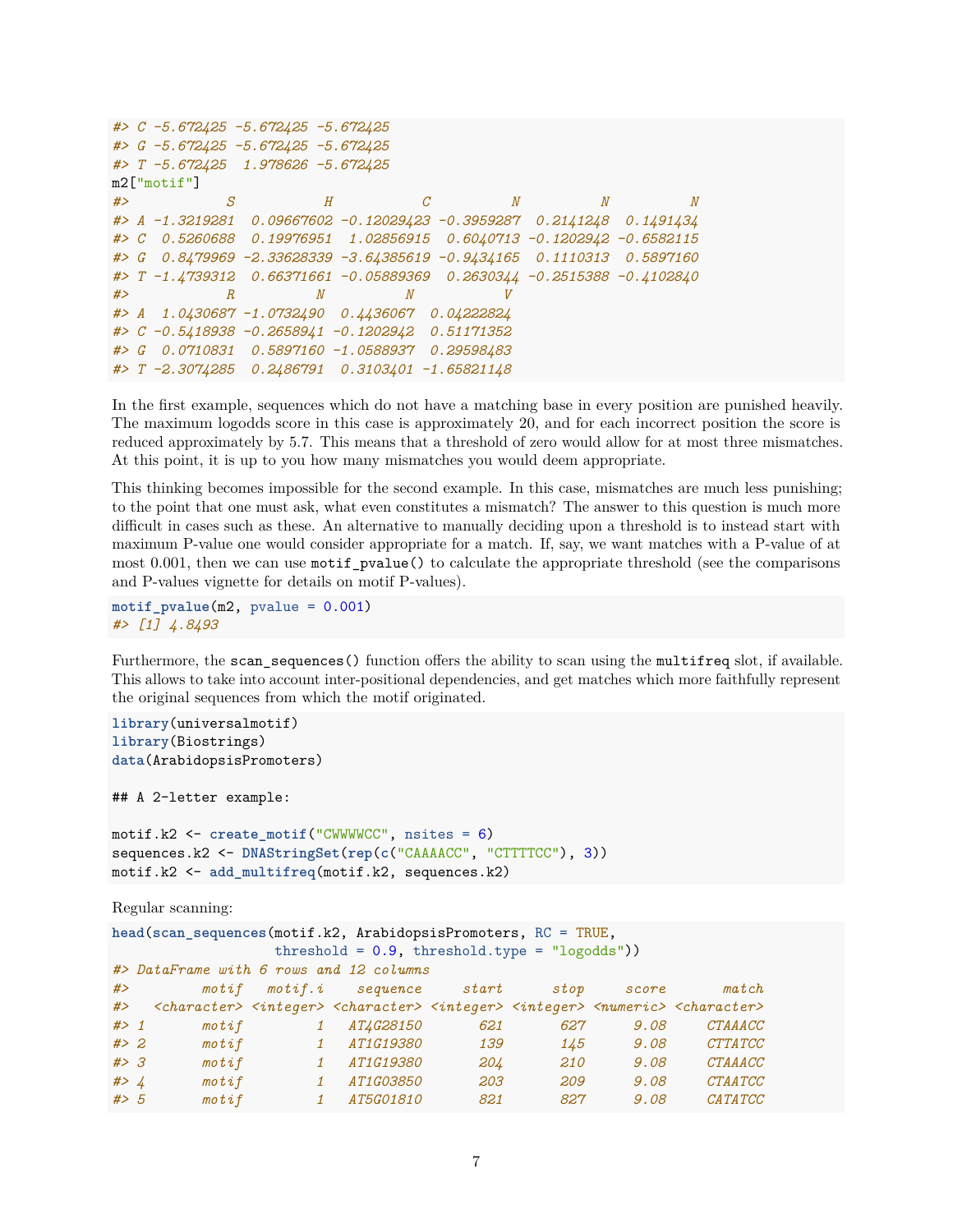| #> 6  |                                                       |               | motif 1 AT5G01810 840 |     | 846                                                                                              | 9.08 | $\mathit{CAA} \mathit{TCC}$ |  |
|-------|-------------------------------------------------------|---------------|-----------------------|-----|--------------------------------------------------------------------------------------------------|------|-----------------------------|--|
| #>    | thresh. score min. score max. score score. pct strand |               |                       |     |                                                                                                  |      |                             |  |
| $\#$  |                                                       |               |                       |     | $\langle$ numeric> $\langle$ numeric> $\langle$ numeric> $\langle$ numeric> $\langle$ character> |      |                             |  |
|       | $# > 1$ 8.172 -19.649 9.08                            |               |                       | 100 |                                                                                                  |      |                             |  |
| # > 2 | $8.172$ $-19.649$ $9.08$                              |               |                       | 100 | $^{+}$                                                                                           |      |                             |  |
| #> 3  | 8.172                                                 | -19.649       | 9.08                  | 100 | $^{+}$                                                                                           |      |                             |  |
| # > 4 |                                                       | 8.172 -19.649 | 9.08                  | 100 | $+$                                                                                              |      |                             |  |
| # > 5 | 8.172                                                 | -19.649       | 9.08                  | 100 | $+$                                                                                              |      |                             |  |
| # > 6 | 8.172                                                 | -19.649       | 9.08                  | 100 |                                                                                                  |      |                             |  |

Using 2-letter information to scan:

```
head(scan_sequences(motif.k2, ArabidopsisPromoters, use.freq = 2, RC = TRUE,
             threshold = 0.9, threshold.type = "logodds"))
#> DataFrame with 6 rows and 12 columns
#> motif motif.i sequence start stop score match
#> <character> <integer> <character> <integer> <integer> <numeric> <character>
#> 1 motif 1 AT4G12690 938 943 17.827 CAAAAC
#> 2 motif 1 AT2G37950 751 756 17.827 CAAAAC
#> 3 motif 1 AT1G49840 959 964 17.827 CTTTTC
#> 4 motif 1 AT1G77210 184 189 17.827 CAAAAC
#> 5 motif 1 AT1G77210 954 959 17.827 CAAAAC
#> 6 motif 1 AT3G57640 917 922 17.827 CTTTTC
#> thresh.score min.score max.score score.pct strand
#> <numeric> <numeric> <numeric> <numeric> <character>
#> 1 16.0443 -16.842 17.827 100 +
#> 2 16.0443 -16.842 17.827 100 +
#> 3 16.0443 -16.842 17.827 100 +
#> 4 16.0443 -16.842 17.827 100 +
#> 5 16.0443 -16.842 17.827 100 +
#> 6 16.0443 -16.842 17.827 100 +
```
As an aside: the previous example involved calling create\_motif() and add\_multifreq() separately. In this case however this could have been simplified to just calling create\_motif() and using the add.multifreq option:

```
library(universalmotif)
library(Biostrings)
sequences <- DNAStringSet(rep(c("CAAAACC", "CTTTTCC"), 3))
motif <- create_motif(sequences, add.multifreq = 2:3)
```
### <span id="page-7-0"></span>**7 Enrichment analyses**

The universalmotif package offers the ability to search for enriched motif sites in a set of sequences via enrich\_motifs(). There is little complexity to this, as it simply runs scan\_sequences() twice; once on a set of target sequences, and once on a set of background sequences. After which the results between the two sequences are collated and run through enrichment tests. The background sequences can be given explicitly, or else enrich\_motifs() will create background sequences on its own by using shuffle\_sequences() on the target sequences.

Let us consider the following basic example: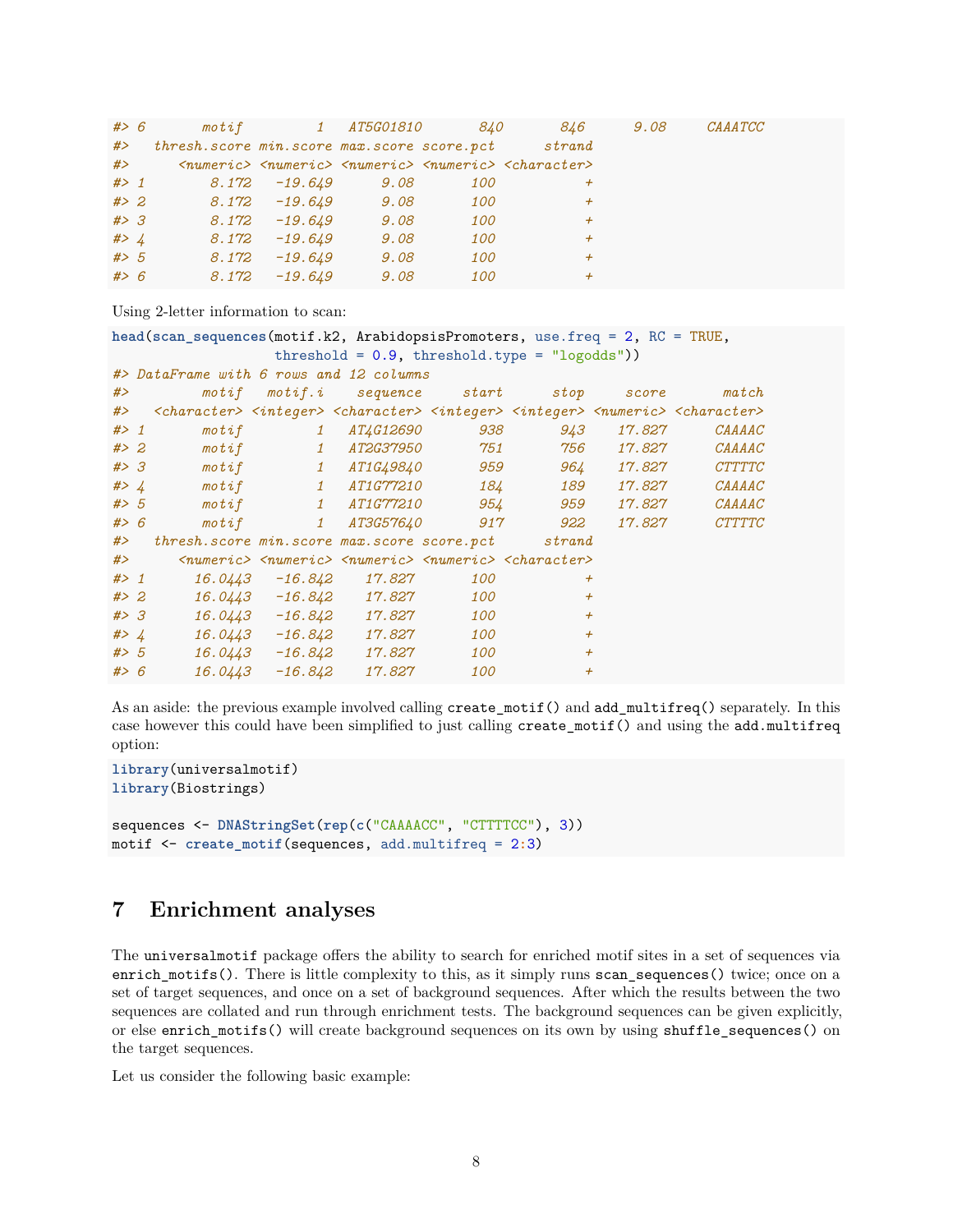```
library(universalmotif)
data(ArabidopsisMotif)
data(ArabidopsisPromoters)
enrich_motifs(ArabidopsisMotif, ArabidopsisPromoters, shuffle.k = 3,
          threshold = 0.001, RC = TRUE)
#> DataFrame with 1 row and 11 columns
#> motif motif.i target.hits target.seq.hits target.seq.count
#> <character> <integer> <integer> <integer> <integer>
#> 1 YTTTYTTTTTYTTTY 1 641 50 50
#> bkg.hits bkg.seq.hits bkg.seq.count Pval
#> <integer> <integer> <integer> <numeric>
#> 1 280 47 50 9.84621799980157e-34
#> Qval Eval
#> <numeric> <numeric>
#> 1 9.84621799980157e-34 1.96924359996031e-33
```
Here we can see that the motif is significantly enriched in the target sequences. The Pval was calculated by calling fisher.test from the stats package.

One final point: always keep in mind the threshold parameter, as this will ultimately decide the number of hits found. (A bad threshold can lead to a false negative.)

#### <span id="page-8-0"></span>**8 Testing for motif positional preferences in sequences**

The universalmotif package provides the motif\_peaks() function, which can test for positionally preferential motif sites in a set of sequences. This can be useful, for example, when trying to determine whether a certain transcription factor binding site is more often than not located at a certain distance from the transcription start site (TSS). The motif\_peaks() function finds density peaks in the input data, then creates a null distribution from randomly generated peaks to calculate peak P-values.

```
library(universalmotif)
data(ArabidopsisMotif)
data(ArabidopsisPromoters)
hits <- scan_sequences(ArabidopsisMotif, ArabidopsisPromoters, RC = FALSE)
res <- motif_peaks(hits$start,
                 seq.length = unique(width(ArabidopsisPromoters)),
                 seq.count = length(ArabidopsisPromoters))
## Significant peaks:
res$Peaks
#> DataFrame with 1 row and 2 columns
#> Peak Pval
#> <numeric> <numeric>
#> 1 891 1.8560589593148e-12
```
Using the datasets provided in this package, a significant motif peak was found about 100 bases away from the TSS. If you'd like to simply know the locations of any peaks, this can be done by setting  $max.p = 1$ .

The function can also output a plot: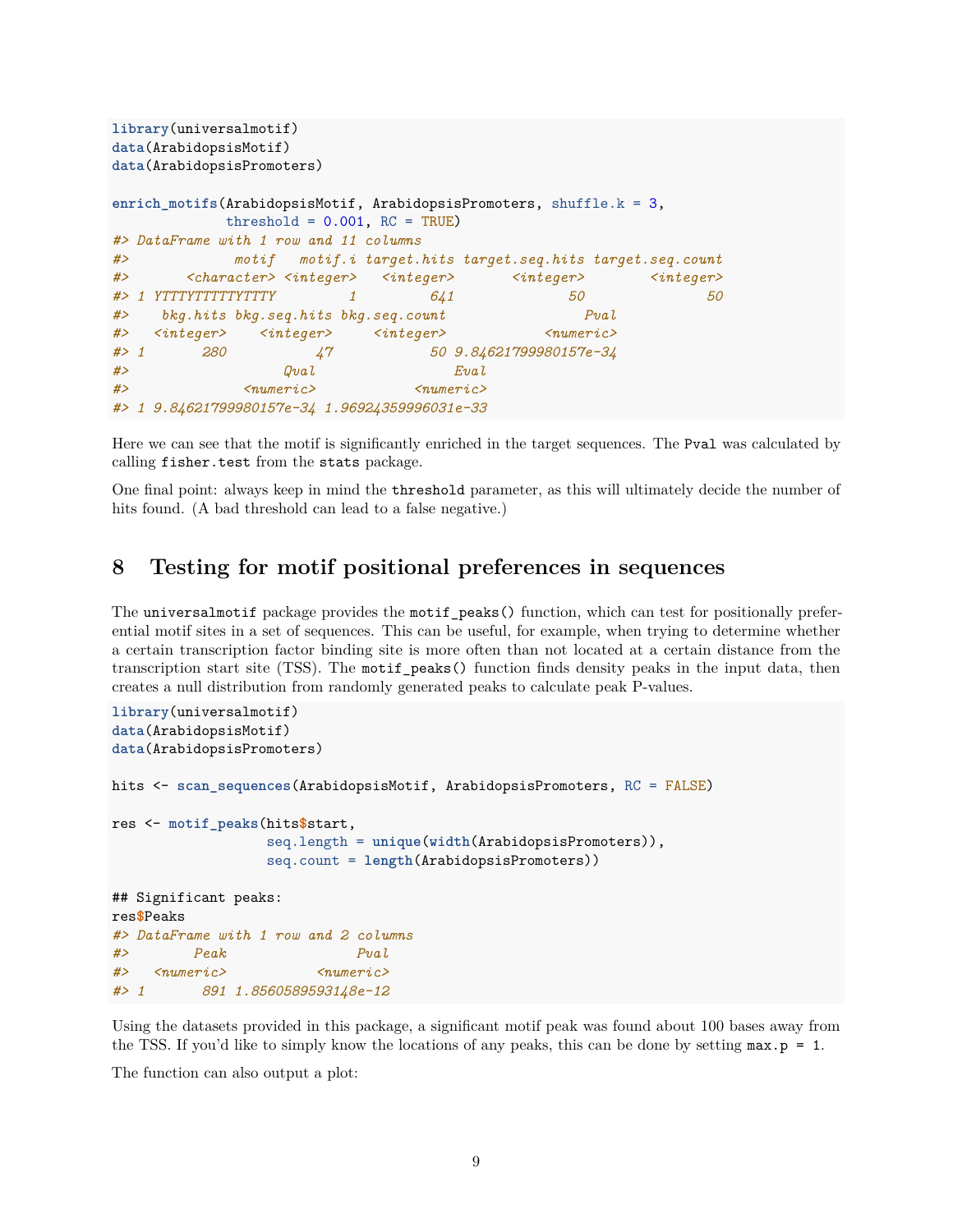

In this plot, red dots are used to indicate density peaks and the blue line shows the P-value cutoff.

# <span id="page-9-0"></span>**9 Motif discovery with MEME**

The universalmotif package provides a simple wrapper to the powerful motif discovery tool MEME (Bailey and Elkan 1994). To run an analysis with MEME, all that is required is a set of XStringSet class sequences (defined in the Biostrings package), and run\_meme() will take care of running the program and reading the output for use within R.

The first step is to check that R can find the MEME binary in your \$PATH by running run\_meme() without any parameters. If successful, you should see the default MEME help message in your console. If not, then you'll need to provide the complete path to the MEME binary. There are two options:

```
library(universalmotif)
## 1. Once per session: via `options()`
options(meme.bin = "/path/to/meme/bin/meme")
run_meme(...)
## 2. Once per run: via `run_meme()`
run_meme(..., bin = "/path/to/meme/bin/meme")
```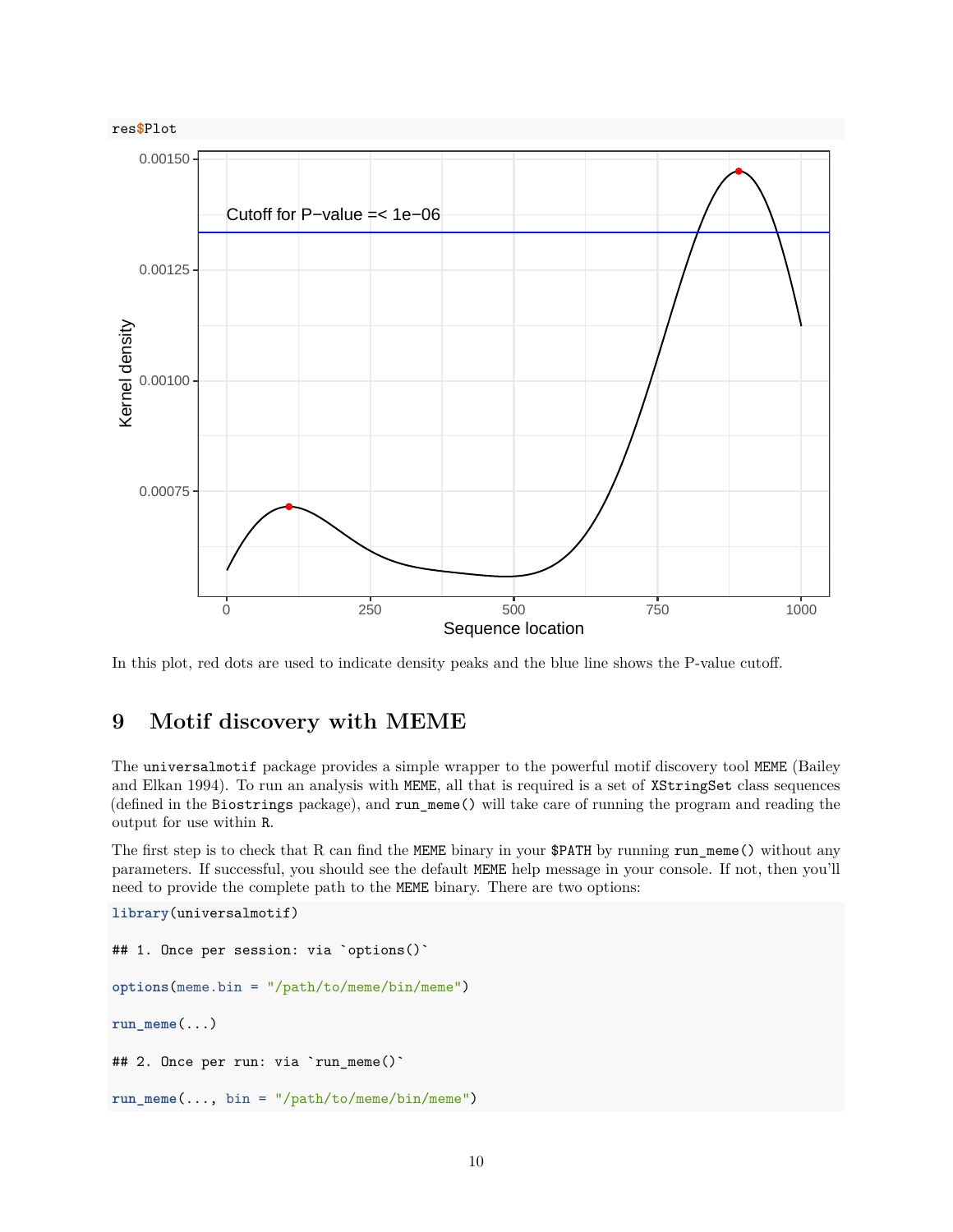Now we need to get some sequences to use with run meme(). At this point we can read sequences from disk or extract them from one of the Bioconductor BSgenome packages.

```
library(universalmotif)
data(ArabidopsisPromoters)
## 1. Read sequences from disk (in fasta format):
library(Biostrings)
# The following `read*()` functions are available in Biostrings:
# DNA: readDNAStringSet
# DNA with quality scores: readQualityScaledDNAStringSet
# RNA: readRNAStringSet
# Amino acid: readAAStringSet
# Any: readBStringSet
sequences <- readDNAStringSet("/path/to/sequences.fasta")
run_meme(sequences, ...)
## 2. Extract from a `BSgenome` object:
library(GenomicFeatures)
library(TxDb.Athaliana.BioMart.plantsmart28)
library(BSgenome.Athaliana.TAIR.TAIR9)
# Let us retrieve the same promoter sequences from ArabidopsisPromoters:
gene.names <- names(ArabidopsisPromoters)
# First get the transcript coordinates from the relevant `TxDb` object:
transcripts <- transcriptsBy(TxDb.Athaliana.BioMart.plantsmart28,
                             by = "gene")[gene.names]
# There are multiple transcripts per gene, we only care for the first one
# in each:
transcripts <- lapply(transcripts, function(x) x[1])
transcripts <- unlist(GRangesList(transcripts))
# Then the actual sequences:
# Unfortunately this is a case where the chromosome names do not match
# between the two databases
seqlevels(TxDb.Athaliana.BioMart.plantsmart28)
#> [1] "1" "2" "3" "4" "5" "Mt" "Pt"
seqlevels(BSgenome.Athaliana.TAIR.TAIR9)
#> [1] "Chr1" "Chr2" "Chr3" "Chr4" "Chr5" "ChrM" "ChrC"
# So we must first rename the chromosomes in `transcripts`:
seqlevels(transcripts) <- seqlevels(BSgenome.Athaliana.TAIR.TAIR9)
# Finally we can extract the sequences
```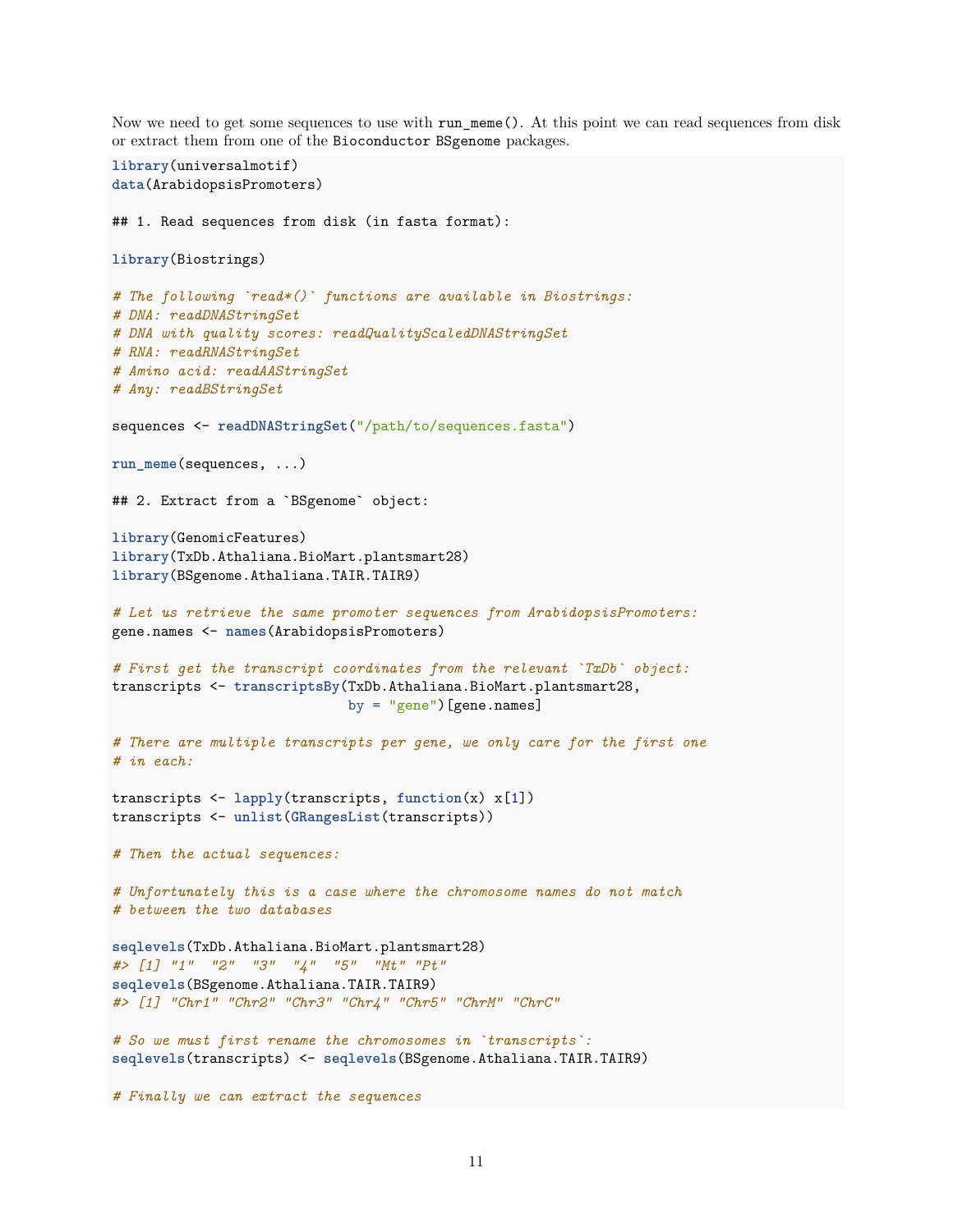```
promoters <- getPromoterSeq(transcripts,
                            BSgenome.Athaliana.TAIR.TAIR9,
                            upstream = 0, downstream = 1000)
```

```
run_meme(promoters, ...)
```
Once the sequences are ready, there are few important options to keep in mind. One is whether to conserve the output from MEME. The default is not to, but this can be changed by setting the relevant option:

**run\_meme**(sequences, output = "/path/to/desired/output/folder")

The second important option is the search function (objfun). Some search functions such as the default classic do not require a set of background sequences, whilst some do (such as de). If you choose one of the latter, then you can either let MEME create them for you (it will shuffle the target sequences) or you can provide them via the control.sequences parameter.

Finally, choose how you'd like the data imported into R. Once the MEME program exits, run\_meme() will import the results into R with read\_meme(); at this point you can decide if you want just the motifs themselves (readsites = FALSE) or if you'd like the original sequence sites as well (readsites = TRUE, the default).

There are a wealth of other MEME options available, such as the number of desired motifs (nmotifs), the width of desired motifs ( $min$ ,  $max$ ), the search mode ( $mod$ ), assigning sequence weights ( $weight$ s), using a custom alphabet (alph), and many others. See the output from run\_meme() for a brief description of the options, or visit the [online manual](http://meme-suite.org/doc/meme.html) for more details.

#### <span id="page-11-0"></span>**Session info**

```
#> R version 3.6.3 (2020-02-29)
#> Platform: x86_64-pc-linux-gnu (64-bit)
#> Running under: Ubuntu 18.04.4 LTS
#>
#> Matrix products: default
#> BLAS: /home/biocbuild/bbs-3.10-bioc/R/lib/libRblas.so
#> LAPACK: /home/biocbuild/bbs-3.10-bioc/R/lib/libRlapack.so
#>
#> locale:
#> [1] LC_CTYPE=en_US.UTF-8 LC_NUMERIC=C
#> [3] LC_TIME=en_US.UTF-8 LC_COLLATE=C
#> [5] LC_MONETARY=en_US.UTF-8 LC_MESSAGES=en_US.UTF-8
#> [7] LC_PAPER=en_US.UTF-8 LC_NAME=C
#> [9] LC_ADDRESS=C LC_TELEPHONE=C
#> [11] LC_MEASUREMENT=en_US.UTF-8 LC_IDENTIFICATION=C
#>
#> attached base packages:
#> [1] stats4 parallel stats graphics grDevices utils datasets
#> [8] methods base
#>
#> other attached packages:
#> [1] TFBSTools_1.24.0 Logolas_1.10.0 dplyr_0.8.5
#> [4] ggtree_2.0.4 ggplot2_3.3.0 MotifDb_1.28.0
#> [7] Biostrings_2.54.0 XVector_0.26.0 IRanges_2.20.2
#> [10] S4Vectors_0.24.4 BiocGenerics_0.32.0 universalmotif_1.4.10
#>
#> loaded via a namespace (and not attached):
```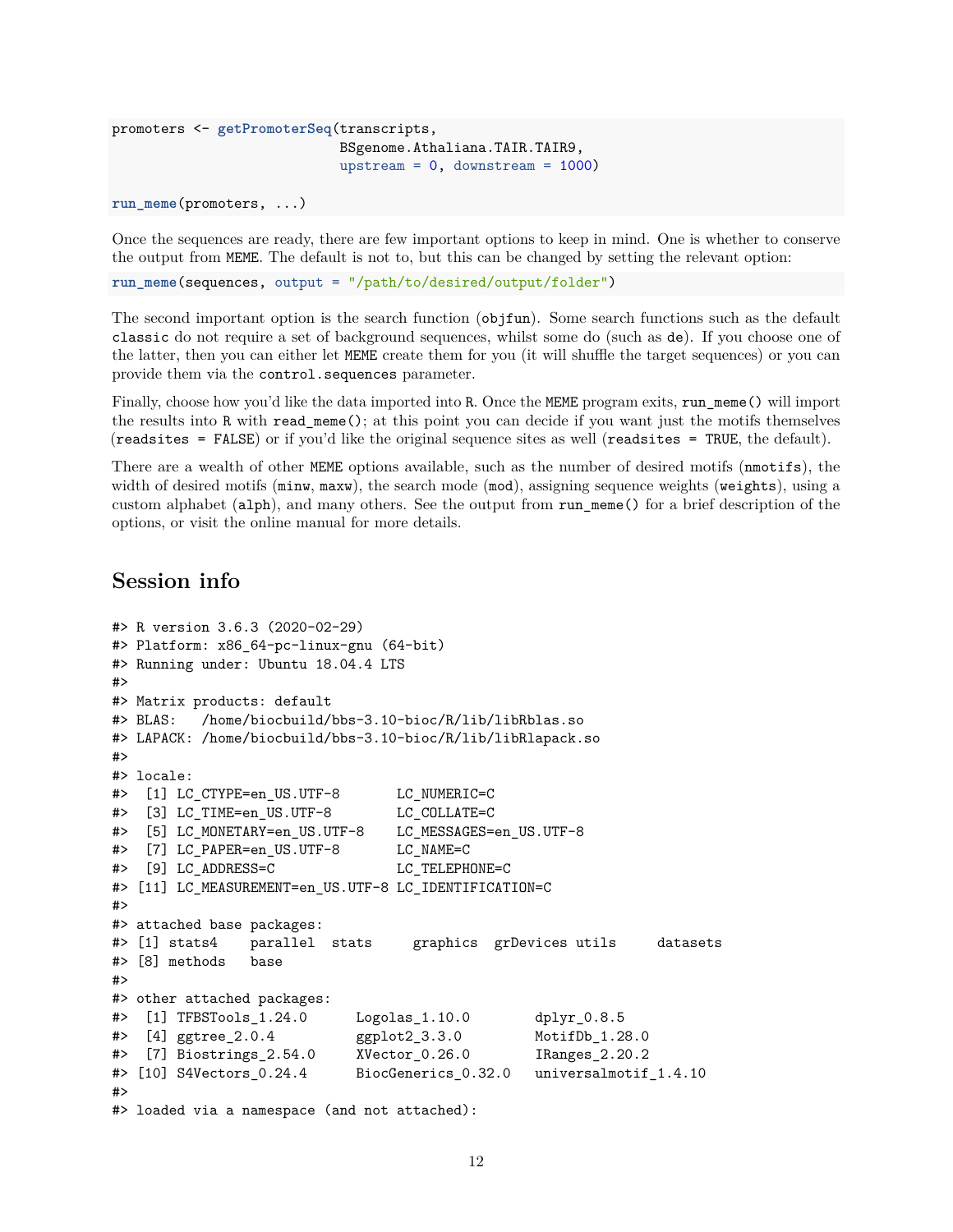| #> | $[1]$   | VGAM 1.1-2               | C            |
|----|---------|--------------------------|--------------|
| #> | [3]     | grImport2_0.2-0          | e            |
| #> | [5]     | base64enc_0.1-3          | G            |
| #> | [7]     | rGADEM_2.34.1            | f            |
| #> | [9]     | bit64_0.9-7              | А            |
| #> | $[11]$  | $fansi_0.4.1$            | m            |
| #> | [13]    | $splines_3.6.3$          | R            |
| #> | $[15]$  | $knitr_1.28$             | a            |
| #> | $[17]$  | jsonlite_1.6.1           | s            |
| #> | [19]    | Rsamtools_2.2.3          | S            |
| #> | [21]    | gridBase_0.4-7           | a            |
| #> | [23]    | $GD. db_3.10.0$          | p            |
| #> | [25]    | $R.oo_1.23.0$            | h            |
| #> | [27]    | BiocManager_1.30.10      | r            |
| #> | [29]    | compiler_3.6.3           | r            |
| #> | [31]    | assertthat_0.2.1         | Μ            |
| #> | [33]    | lazyeval_0.2.2           | C            |
| #> | $[35]$  | htmltools_0.4.0          | t            |
| #> | [37]    | gtable_0.3.0             |              |
| #> | [39]    | TFMPvalue_0.0.8          | g<br>G       |
| #> | [41]    | reshape2_1.4.4           | t            |
| #> | [43]    | Rcpp_1.0.4.6             | B            |
| #> | $[45]$  | $vctrs_0.2.4$            |              |
| #> | $[47]$  | nlme_3.1-147             | a            |
| #> |         |                          | r            |
|    | [49]    | ggseqlogo_0.1            | g            |
| #> | $[51]$  | $xfun_0.13$              | C            |
| #> | [53]    | $stringr_1.4.0$          | p            |
| #> | [55]    | lifecycle_0.2.0          | p            |
| #> | [57]    | gtools_3.8.2             | χ            |
| #> | [59]    | zlibbioc_1.32.0          | Μ            |
| #> | [61]    | $scales_1.1.0$           | В            |
| #> | $[63]$  | $hms_0.5.3$              | S            |
| #> | [65]    | RColorBrewer_1.1-2       | y            |
| #> | [67]    | memoise_1.1.0            | Μ            |
| #> | $[69]$  | $stringi_1.4.6$          | R            |
| #> | $[71]$  | SQUAREM_2020.2           | h            |
| #  | [73]    | tidytree_0.3.3           | C            |
| #> | [75]    | BiocParallel_1.20.1      | b            |
| #> | [77]    | GenomeInfoDb_1.22.1      | R            |
| #> | $[79]$  | $rlang_0.4.5$            | p            |
| #> | [81]    | matrixStats_0.56.0       | b            |
| #> | [83]    | evaluate_0.14            | $\mathbf{1}$ |
| #> | $[85]$  | purrr_0.3.3              | h            |
| #> | [87]    | GenomicAlignments_1.22.1 | t            |
| #> | [89]    | labeling_0.3             | b            |
| #> | [91]    | processx_3.4.2           | t            |
| #> | [93]    | plyr_1.8.6               | m            |
| #> | [95]    | bookdown_0.18            | R            |
| #> | [97]    | DelayedArray_0.12.3      | D            |
| #> | $[99]$  | $pillar_1.4.3$           | W            |
| #> | $[101]$ | KEGGREST_1.26.1          | R            |
| #> | $[103]$ | tibble_3.0.0             | C            |
| #> | $[105]$ | rmarkdown_2.1            | j            |
| #> | $[107]$ | grid_3.6.3               | d            |

 $: olorspace_1.4-1$ llipsis\_0.3.0  $Hence Ranges_1.38.0$  $arver_2.0.3$  $\text{InnotationDbi}_1.48.0$  $nothing$ ifStack\_1.30.0  $...$  methods $S3_1.8.0$ de4\_1.7-15  $splitstackshape_1.4.8$  $seqLogo_1.52.0$  $\text{unnotate}\_1.64.0$  $\text{mg}_0 0.1 - 7$  $\texttt{attr1.4.1}$  $\text{`eadr}_1.3.1$  $vcheck_0.1.8$  $[atrix_1.2-18]$  $2.0.2$  $3.6.3$  $[1ue_1.4.0]$  $HennenInfoDbData_1.2.2$  $:$ inytex $_0.21$  $3iobase_2.46.0$  $npe_5.3$ tracklayer\_1.46.0  $bRd_0.4-11$  $NEr_1.22.0$  $ns_1.3.2$ oweRlaw\_0.70.4  $ML_3.99-0.3$ 1ASS\_7.3-51.5  $8$  Sgenome $1.54.0$ ummarizedExperiment\_1.16.1  $raml_2.2.1$  $IotIV_1.42.0$  $RSQLite\_2.2.0$  $\text{sign} \$ 0.8  $: aTools_1.18.0$  $bitex_0.4.2.2$  $dpack_0.11-1$  $\begin{subarray}{c} \text{ikgconfig\_2.0.3} \end{subarray}$  $\text{bitops}_1.0-6$  $attice_0.20-41$ tmlwidgets\_1.5.1  $:$  reeio\_1.10.0  $\int 1.1-15.2$  $:$ idyselect\_1.0.0 agrittr\_1.5  $16 \quad 2.4.1$  $\text{B}I_1.1.0$  $\n *nithr* _2.1.2\n$  $\text{RCurl}_1.98-1.1$  $rayon_1.3.4$  $peg_0.1-8.1$  $\mathsf{data.table}\_1.12.8$